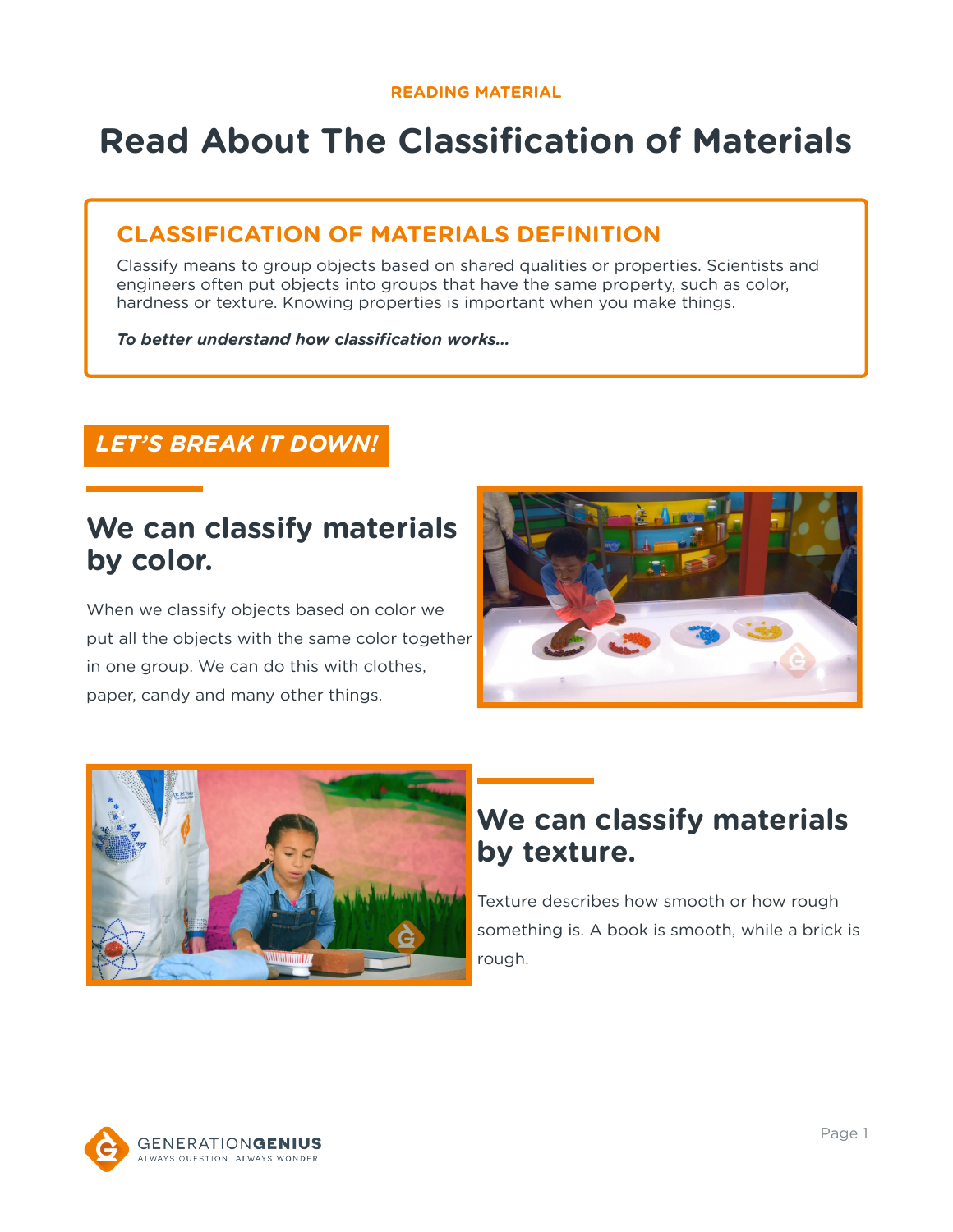# **Texture is important when designing things.**

A slide needs to be smooth to make it easy to slide down. Can you imagine what a rough slide would feel like?





# **We can classify materials by hardness.**

Some things like wood are hard. Some things like blankets are soft.

# **Hardness is important when choosing materials that need to be strong.**

Building materials need to be hard. They need to be hard in order to build a strong and sturdy house or building.



### *CLASSIFICATION OF MATERIALS VOCABULARY*

**Classify Classify To group objects based on shared qualities or properties.** 

**Material** Any solids, liquids or gas.